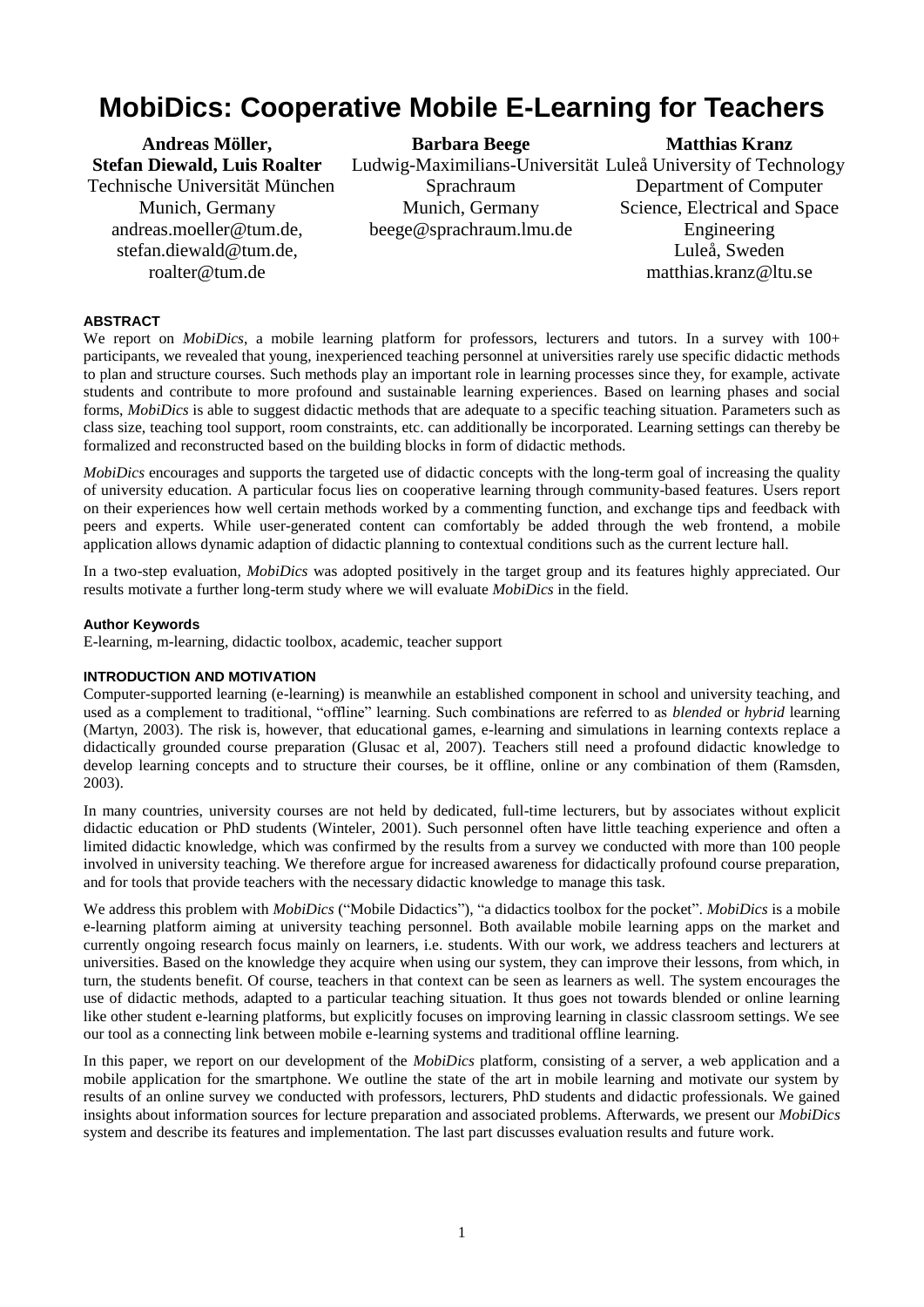## **SURVEY OF DEMAND**

In order to lay the basis for target-oriented development of mobile learning applications, we conducted an online survey with 103 people involved in university teaching – mainly PhD students (43%), lecturers, professors, etc. (Möller et al., 2011b). Our goal was the assessment of demand for tools supporting them in course preparation. We also evaluated general smartphone usage in the target group to find out whether a mobile application has the potential of being applied. Data on that specific group had so far not been available. Furthermore, we asked for their problems with lecture preparation, consideration of didactic methods, and whether people were satisfied with their current lecture preparation from a didactic point of view.

## **Method and Participants**

The survey was conducted using an online questionnaire. Participants were recruited from didactics courses at the Centre for Higher Education associated with our university (Carl-von-Linde-Akademie). 53 participants were female, 50 were male; the average age was 32.9 years (standard deviation=8.8).

## **Results and Implications**

92% of the survey participants are smartphone owners and use it regularly. After email (92%), information search was the second most widely performed activity on the smartphone (79% of smartphone users). These numbers show that the technical basis for mobile didactics (smartphone coverage) is available in the target group. They also indicate that the smartphone usage for information research and consumption (thereby also potentially on didactics), seems adequate for the target group. Asked about their course preparation, a considerable number of subjects stated in the free text answer field that they rarely used specific didactic methods. We identified the following main reasons for spare usage of didactic methods based on subjects' answers:

- They miss substantiated knowledge about which didactic methods exist
- Subjects have too little experience in teaching and the appropriate use of didactic methods
- The preparation time for courses and lectures is limited, especially for active researchers besides teaching
- They lack feedback on the success of didactic methods; course preparation becomes a cost-benefit calculation (how much time to elaborate a new concept is it worth, if the benefit is unknown?)

Currently, teachers gather information about didactic methods through the internet, books, colleagues and advanced training courses. With *MobiDics*, we address the problems identified in the survey, as it provides the educational background of didactic methods, suggestions tailored to personal teaching needs, and feedback about successful methods usage from other lecturers, as well as from professionals (see also Möller et al., 2011b). The fact that especially young people are potential *MobiDics* users adds to the long-lasting impact of our system.

## **BACKGROUND**

l

Computer-supported learning (e-learning) has become mature (for an overview of technologies sees e.g. Zhang et al, 2003) and has moved from research labs to the field, e.g. the Moodle e-learning platform (Moodle, 2012). Learning on mobile devices is recently explored more extensively with the rise of tablets, handhelds and smartphones. Thereby the new field of m-learning is defined (Sharples, 2000; Tatar et al., 2003). Those devices allow using learning materials on the go, such as lecture notes in PDF format or podcasts. They facilitate time- and location-independent learning, e.g. on journeys or outdoors. Infrastructures like iTunes  $U^1$  facilitate the distribution and download of digital educational resources or even complete online courses. Beyond that, digital market places, such as the Apple App Store or Google Play (formerly Android Market), offer apps that are targeted at specific learning tasks and contexts. They range goes from vocabulary trainers to simulations and educational games. Mobile learning applications are also suitable for experience-based learning in mobile contexts, e.g. in the medical area (Sharples, 2000; Holzinger et al., 2005), apprenticeships (Tatar et al., 2003), and they can be used for lifelong learning (Pham-Nguyen et al., 2008). Besides offline learning and conventional e-learning, mobile learning is an additional way of accessing resources and acquiring knowledge. This is supported by the possibility of the mobile app to suggest didactic methods e.g. based on user preferences or user or lecture context, such as the configuration of the lecture room. This information can e.g. be retrieved from a university campus information system based on device positioning using e.g. WLAN signals indoors (Kranz, 2010). Its increased flexibility in time and location opens up new learning scenarios, in which traditional elearning material is not or only in a limited way accessible.

MLE (Mobile Learning Engine) is an extension of Moodle for mobile devices (Holzinger et al., 2005). The original Moodle system<sup>2</sup>, which is meanwhile quite established as e-learning platform on many universities, offers online e-tests and learning units as complement to traditional courses. In MLE, so-called MILOs (Mobile Interactive Learning Objects)

<sup>&</sup>lt;sup>1</sup> Apple. iTunes U. http://www.apple.com/education/itunes-u/. Last visited May 24, 2012.

 $2^{2}$  Moodle. http://www.moodle.org. Last visited May 28, 2012.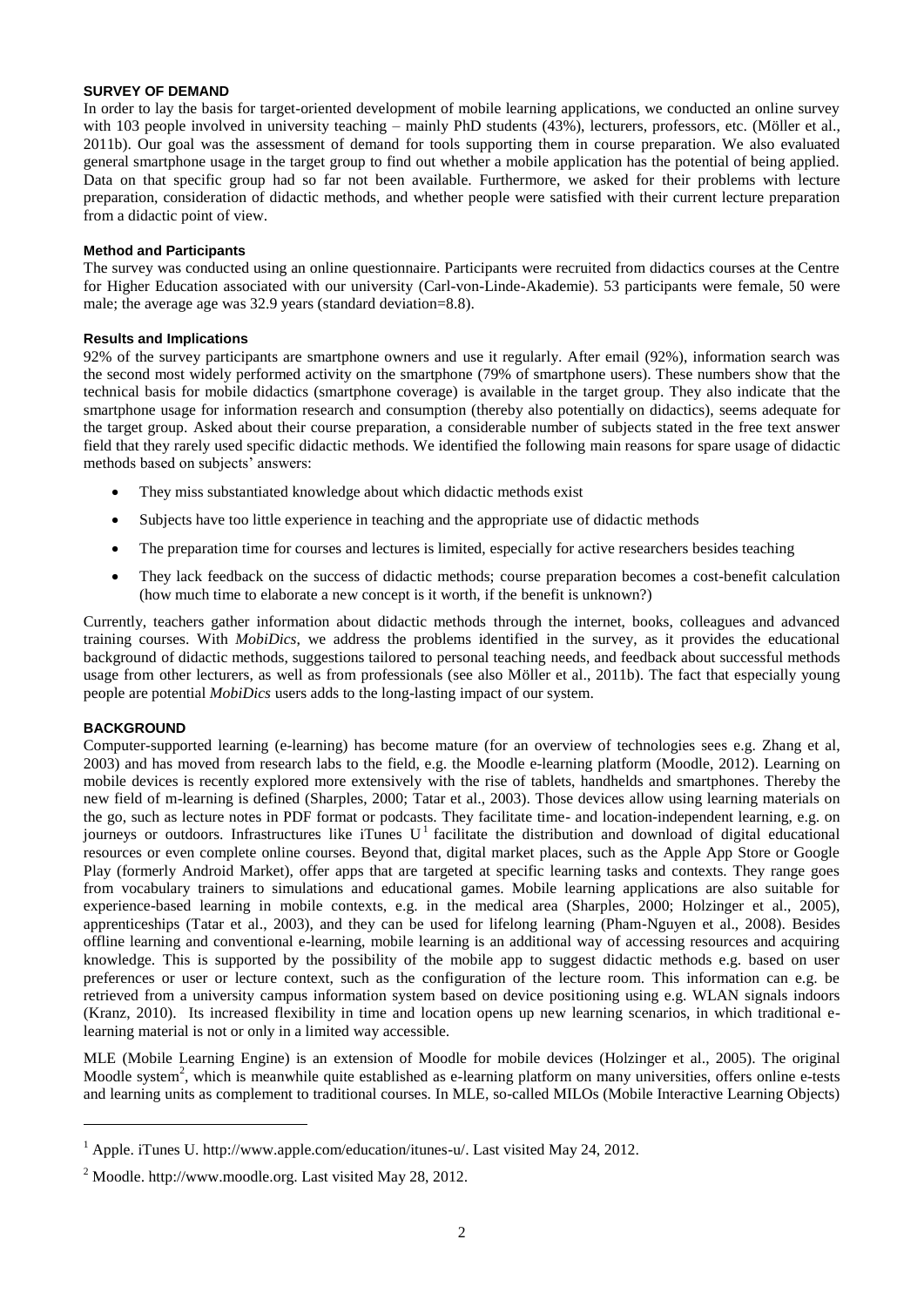adapts this functionality for mobile devices. MILOs contain small pieces of information, e.g. text, images, questions or multimedia elements. This chunk structure shall foster explorative learning where the learner can choose the amount and order of units. In addition, interrupting and continuing learning, which is typical for mobile settings, is better supported. Self-organization of learning content is seen as an additional motivational factor. However, the lack of a predefined learning path makes the system probably not appropriate for beginners. A further extension of this system are XLOs (X-Media Learning Objects), which make the learning content accessible on a greater variety of devices, e.g. MP3 players, PDAs or TVs (Holzinger et al, 2006). They thereby transport the idea of "pervasive learning": learning can take place at every location at every time, and content is seamlessly accessible over heterogeneous devices.

The heterogeneity of learning tools not only comprises their size (from the small smartphone to the large television set), but also the involved senses. Multimodal learning includes more than one single information channel; it combines e.g. vision, sound and haptic experience. The learning process thereby becomes more sustained, but also more playful, which increases fun while learning (Holleis et al., 2006, Vodvarsky et al., 2007, Leichtenstern et al., 2007). Such multimodal learning systems can be created by enhancing physical objects with digital technology and thereby combining them with the advantages of e-learning. These so-called "smart" or "tangible" objects allow situational and playful learning by experimentation. An Example is the SensorVirrig (Schmidt, 2004), a cushion with integrated ball switches, a compass and a pressure sensor, that can be used to control objects in learning games, or the display cube (Terrenghi et al., 2006) as a playful interaction device for kids. Besides "pervasive learning" at home or other places, such smart objects could also be used at schools or universities and enhance traditional lessons.

Existing e-learning and m-learning systems focus on tools, but not on the methodology of learning concepts that are appropriate from a didactic point of view. Hence, existing didactic knowledge is required for using these tools. Information on the didactic background of tool support, course structuring and knowledge transfer can be found online in form of wikis or training videos. However, to our knowledge no e-learning or m-learning tool includes didactic background knowledge for university education.

## **MOBIDICS – A MOBILE DIDACTICS TOOLBOX**

*MobiDics* supports the preparation, structuration and execution of university courses on mobile platforms. It is thereby an e-learning/m-learning system targeted at people involved in teaching, with the goal of increasing satisfaction with teachers and improving the quality of education (Möller et al., 2011a; Möller et al., 2011b). We here report on our iterative design of the initial prototype we have presented in our previous work. In the following, we will describe the didactic content, functionality and implementation of *MobiDics*.

#### **Didactic Methods**

l

The learning content in *MobiDics* consists of a collection of didactic methods, which represent a classic link between didactic background concepts and the formulated educational goals in class. Well-considered use of specific didactic methods plays an important role in learning processes (Light et al., 2009; Ramsden, 2003). Such methods can, for example, activate students and contribute to more profound and sustainable learning experiences (Fink, 2003). At the university, where lessons and individual units are often longer and comprise more content than at schools, didactic methods have high relevance. They can support individual learning phases (e.g. knowledge transfer, repetition, assurance of understanding) and thus increase the effectiveness of university education.

The methods we consider have been provided by  $PROFil^3$ , Sprachraum<sup>4</sup> and the Centre for Learning and Teaching in Higher Education (Carl-von-Linde-Akademie/ProLehre<sup>5</sup>) which are professional training institutions at Technische Universität München and Ludwig-Maximilians-Universität Munich. The *MobiDics* database currently contains about 50 didactic methods and is continuously growing.

Learning goals at the university often have a cognitive character. In order to apply the acquired knowledge, often additional social and affective goals are required (Fink, 2003). In *MobiDics*, didactic methods are organized based on ARIVA, a classification that supports multiple of these goals. The scheme has been developed at TU Zurich (Kiel, 2008, p. 30ff) and classifies didactic methods according to the learning phase it which they can be applied. The ARIVA scheme comprises five phases:

- Alignment: Introduction and motivation of the learning content, creation of attention, match with the learner's world and experiences
- Reactivation: Activation of previous knowledge to provide a link for embedding the new learning content
- Information: Active or passive knowledge acquisition, conveying of the learning content

 $3$  http://www.profil.uni-muenchen.de. Last visited May 24, 2012.

<sup>4</sup> http://www.sprachraum.lmu.de.Last visited May 24, 2012.

 $<sup>5</sup>$  http://www.cvl-a.de.Last visited May 24, 2012.</sup>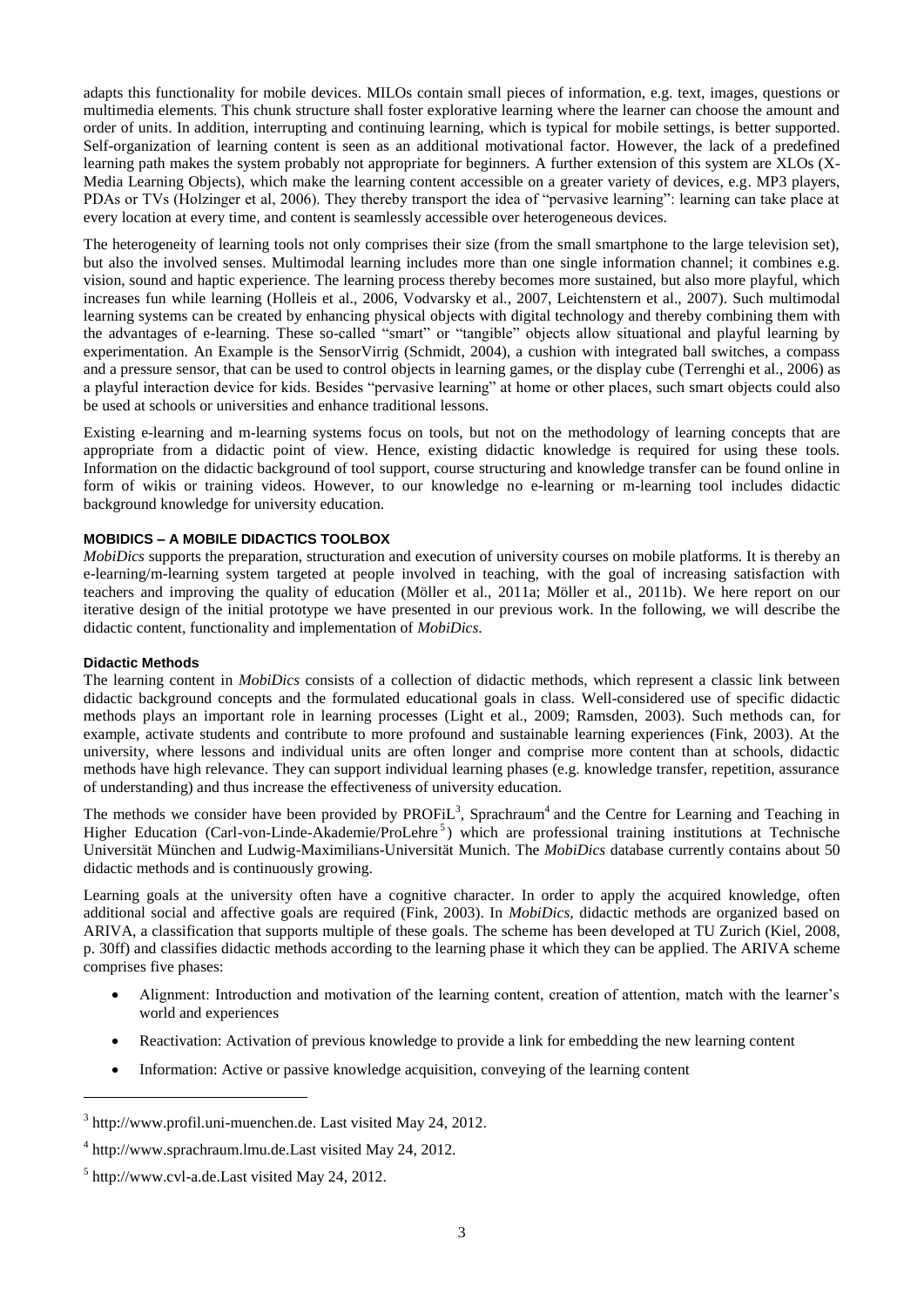- Processing: Deeper, more extensive and reflective processing of the content, e.g. by answering additional questions, integrating the learned content in larger contexts
- Analysis: Rehearsal of the learned content, answering of open questions that might have occurred in the processing phase, meta-analysis of the learning methodology.

In *MobiDics*, we combine these phases with different social forms, such as work in pairs, small groups of three/four/five people, discussion in the plenum (entire class), or didactic teaching (class is listening). The result is a two-dimensional matrix for method classification, e.g. group work methods suitable for the reactivation phase, or plenum methods for the analysis phase. Since each method already incorporates an educational goal through this classification, teachers can use them to create learning situations that are appropriate for their needs. At the same time, they create a sustained learning experience, as all methods are didactically well founded. Since methods also incorporate the form of cooperation of lecturer and students, as well as of students between each other, changes between social forms (e.g. alternating plenum and group work phases) support the maintenance of attention over longer periods of time. Learning settings can thereby be formalized along the structured dimensions of social form and learning phase, and can be reconstructed based on the building blocks in form of didactic methods.

## **Functionality**

The features in *MobiDics* follow the four paradigms of *Everywhere Use, Better Understanding, Context Sensitivity* and *Pervasive Cooperation* (Möller et al, 2011a). In more detail, the system supports the features described in the following.

#### *Method Management*

The entire catalogue of didactic methods can be browsed by name, ratings, actuality, and frequency of use or relevance. Relevance is hereby calculated from both the number and recency of method access (similar to auto-complete suggestions in the browser address bar). The rankings do not only contain own usage statistics, but also incorporate data from other *MobiDics* users, so that users can see what methods are popular with peers. Methods can be rated and marked as favorites, so that every user can create their own collection of personally valuable methods for their own courses.

The didactic methods are available on the *MobiDics* server and synchronize with the client application. The entire content is, after the first synchronization, also available locally and without active internet connection. This enables the entirely mobile use of the system also at areas without connectivity. All local changes are synchronized the next time when a connection is available, either WLAN or UMTS, based on the user's preferences.

Didactic methods comprise extensive descriptions of their appropriate and correct execution. They include examples and ideas for the practical implementation of the method "model", tips from didactic experts and potential problems (e.g. what to do when students are not participating as intended). Besides the initial organization along the dimensions of social form and learning phase according to the ARIVA scheme, each didactic method contains information on the ideal group size (is it suitable for larger lectures with 300 participants or only for smaller lab courses with 10 students?), the expected time needed, material that is required or optional (e.g. a flip chart, paper, a ball) and more. All this information is organized in searchable fields, enabling to perform very detailed searches using logical operators (AND, OR, NOT) and quantifiers (more than, less than). For example, it is easy to find methods for the reactivation phase, applicable for courses with more than 50 students that do not take more than 20 minutes.

#### *Explanations*

The usage of e-learning to communicate didactic methods enables a new level of explanations. Group work and games can be illustrated with animations and videos. Self-learning phases or group phases involving varying constellations of students can be simulated and evaluated on the device. *MobiDics* therefore contains a "gallery mode" in which multimedia elements (images, videos, animations) as enhancements for the selected didactic method are available. Methods can additionally link to external resources such as Flash applications or interactive simulations to allow further look into the matter.

## *Collaborative Learning and Exchange of Experience*

Collaborative learning has been proven as effective in the "real world", but is not yet naturally included in e-learning applications. We believe that learning from the experience of others is a central factor of learning success. The big advantage of e-learning is the simplicity to find people with similar interests or level of knowledge out of a large user basis, compared to a class where students often have different previous knowledge (especially in professional education). This is why we included a number of collaborative features to *MobiDics*, such as a community feature for peer exchange.

Users can share their own didactic methods and add them as new entries to the system. This user-generated content is then browseable and searchable just as the editorial content. The only difference is a small symbol that allows other users to identify such methods as user-generated content, since the quality and didactic success cannot be guaranteed. Still, we did not want to implement a quality control instance in form of an editorial team that continuously filters and checks new submissions before making them publicly available. The idea behind *MobiDics* is an platform to which every interested and committed person can contribute, be it the senior professor or the student tutor with only one year of experience.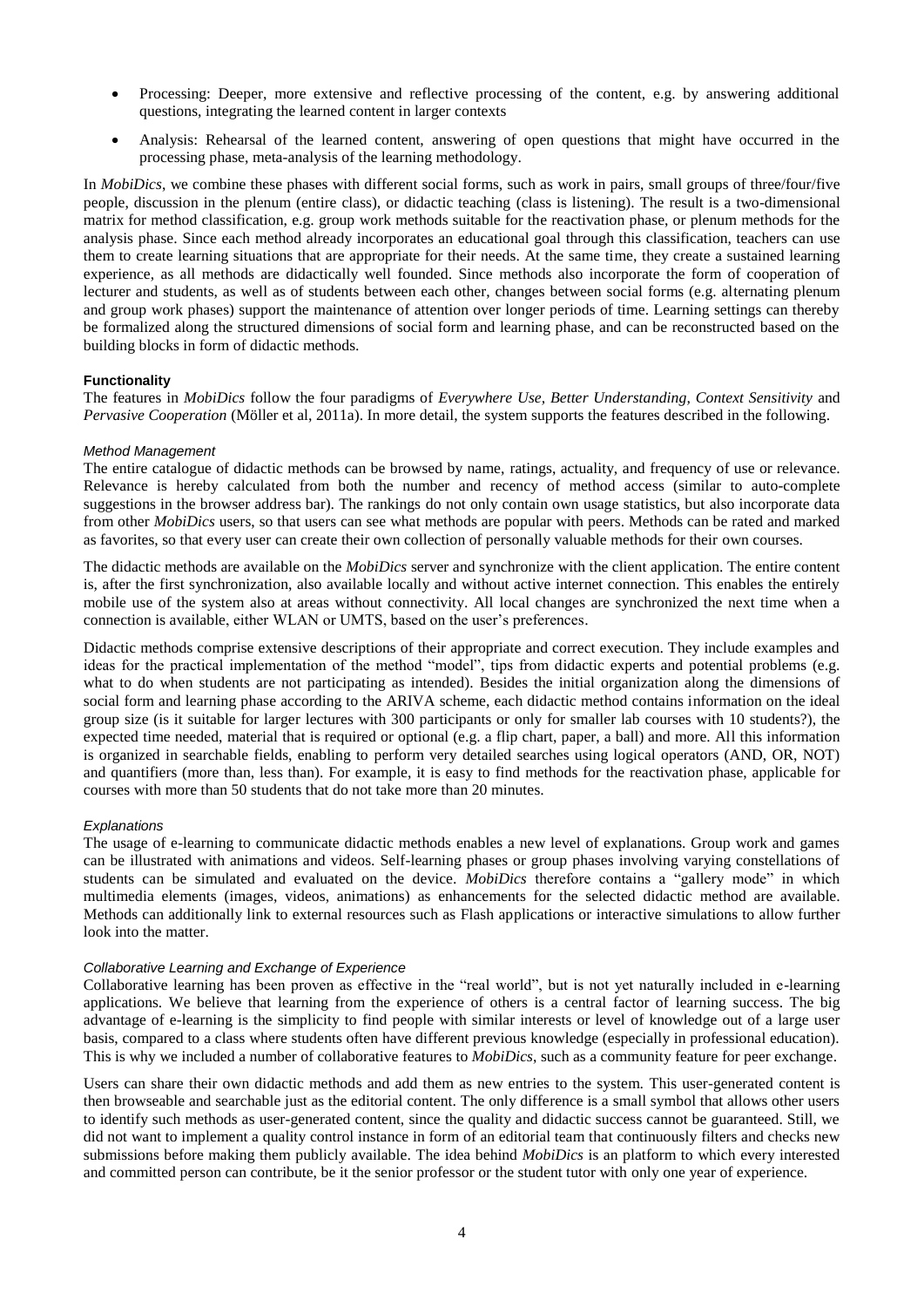Instead, we included a rating system that allows users to evaluate the quality of user-generated content themselves. A didactic method can receive a rating from 1 to 5 stars, which also influences the method order in the main screen when the sorting by rating is enabled. The rating is also used for the order of search results when methods would otherwise have the same level of adequacy. User ratings are thereby a democratic, implicit method of "pushing" qualitatively high content to users.

Besides overall quality control, ratings have the function of determining the adequacy of methods for specific subjects and disciplines. Teachers will rate methods better when they used them successfully in their courses. Sure enough, people will rate methods not objectively, but according to their own perceived utility: A certain didactic method that is suitable for a social science seminar might not be appropriate for a math tutorial. A method suitable for a 20-person lab course might not be applicable in a computer science freshman lecture with 500 students. As a consequence, the social scientist will rate methods differently than the mathematician and the lab course tutor differently than the professor.

We see this subjectivity of ratings as an additional chance for *MobiDics*. The old problem of learning didactic methods with books is that they are generic. In particular less experienced tutors will be uncertain whether a described method is actually applicable for their subject and teaching situation. *MobiDics* partly solves this problem already with the filter search, which allows limiting method choices to learning settings, such as "lab course with less than 20 participants". Ratings in combination with a search filter on disciplines now even allow verifying the adequacy for one's own subject: All users who rate a method have a user profile in which they specified their discipline. That way, *MobiDics* can use statistical information on ratings to find out the amount of ratings of a certain subject, faculty, or scientific direction (e.g. life sciences, engineering, and social sciences). The information that most people who rated a didactic method with more than 3 stars were engineers tells with certain reliability that this didactic method is suitable for engineering courses.

As an additional step on top of the user-generated content and rating system, we added a function for commenting methods. Besides the anonymous, fixed-scale ratings, users can report on their experiences with a specific method in detail using a free text field. This opens up the space for discussion and exchange. Teachers can not only describe the effectiveness of a method in a specific context of use, but also directly address problems and potential solutions. The feedback of colleagues and peers can likewise bear great potential, since they have probably experienced similar problems in their own courses and can now share their advice. Last but not least, didactic professionals can hook into the discussion and provide their professional view or provide additional tips and tricks. Users can reply on particular comments, creating a nested structure similar to a discussion board. Comments can, again, be rated with "thumbs up" or "thumbs down" symbol. The ratings can help users to quickly estimate how the quality of a comment was perceived by other users. Besides sorting comments by date, ratings can be used to show high-quality comments on top.

Besides the public sharing of methods, users can also decide to keep their newly added methods private. This allows using *MobiDics* as a personal, privacy-sensitive, readily available toolbox of methods with all advantages of digital search and presence in the pocket.

## *Context-Sensitive Integration in Teaching and Learning Environments*

With *MobiDics*, the user can quickly react on context-specific conditions, such as the room size and equipment. In case of unexpected changes of the room or broken or missing equipment, didactic concepts might have to be revised. For example, the prepared didactic method could require a whiteboard, which is not available in the current lecture hall. The search function in *MobiDics* allows dynamic re-planning of methodical concepts based on the room context.

*MobiDics* also supports the integration in existing teaching and learning environments such as room management and reservation systems (e.g. TUMOnline<sup>6</sup> at our university). Such databases contain information on room sizes, equipment (e.g. whether chairs can be moved around for group work or whether the room has fixed rows), as well as lecture plans (when does which lecture take place in which room). By an interface to this database, *MobiDics* can dynamically adapt its content to the available facilities for a planned lecture and context-sensitively react on e.g. room changes. Moreover, *MobiDics* can retrieve a location estimate from the phone platform's location provider, so that it can be coupled with an indoor localization service or other location providers implemented on the smartphone.

#### *Multilingualism*

l

*MobiDics* is designed to support multiple languages seamlessly within one system. The need for multiple languages emerges not only from the fact that many universities offer courses in different languages (e.g. German and English at our university), but also because didactic content is managed best in the original language it has been developed for. Wordings and concepts are often difficult to translate and known under their original terms in the didactic community.

*MobiDics* users maintain a list of their preferred languages that determines the order in which multilingual content is selected and presented in the user interface. Let's assume a user's preference list is "English, German, Spanish". In that case, for a method available in English and German, the English translation would show up, while a method available in German and Spanish would show up in German. A method only available in French would not be listed at all. Users can

<sup>6</sup> https://campus.tum.de/tumonline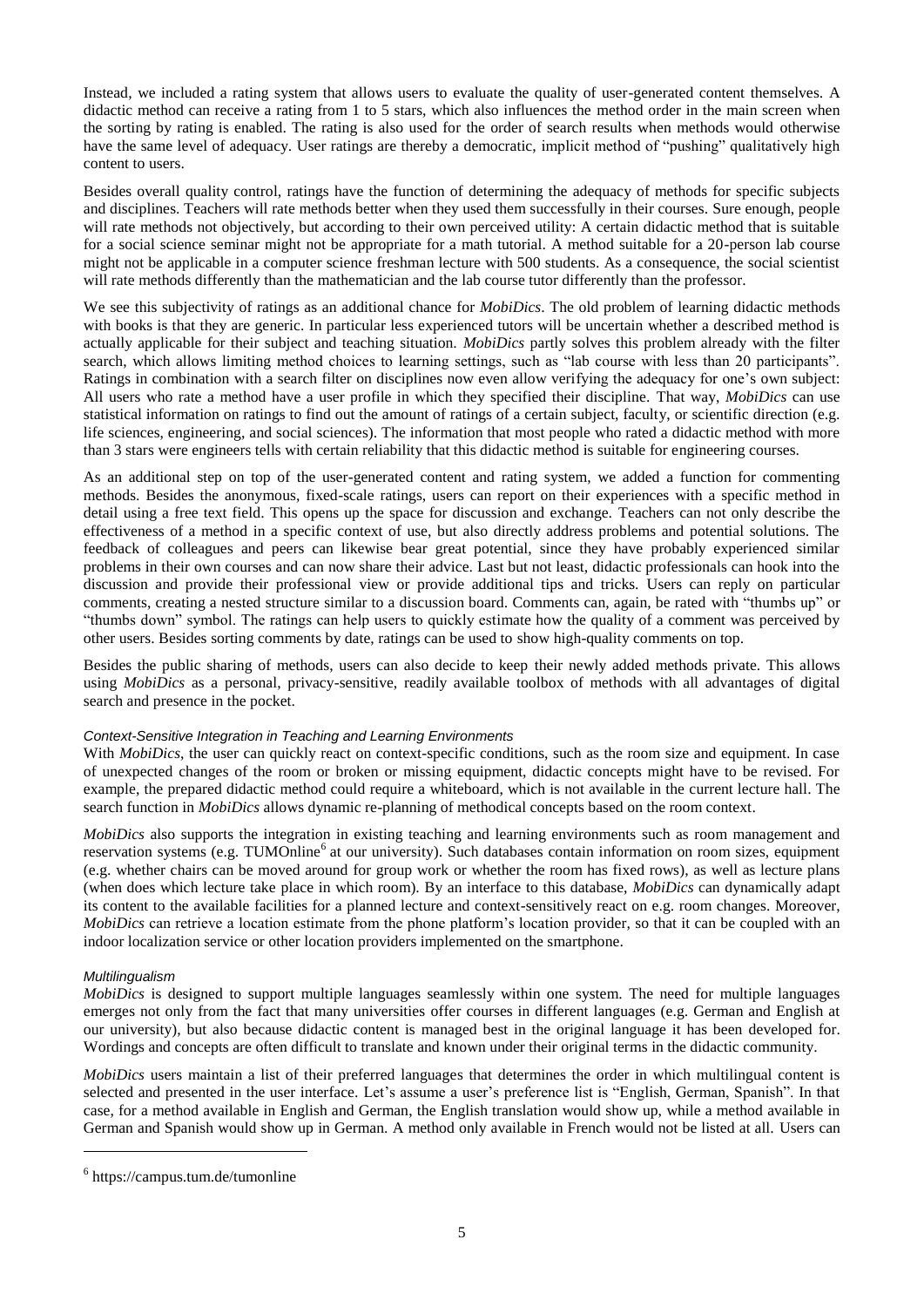add translations to methods by selecting a language in which the method is not described yet. Numeric fields (such as group size, estimated time, etc.) are automatically copied to the new language, only the translations of the textual fields have to be added.

## *User Management*

Every user of *MobiDics* creates an account with a nick name and additional optional information, such as age, profession (PhD student, tutor, professor, lecturer, …), discipline, courses teaching, experience, etc. This additional information is helpful for estimating the relevance of a user's contribution in search queries. For example, the profession of a user who rated a method can be an indicator for the appropriateness in one's own course, or the comment of an experienced professor might be especially valuable. Users can choose which fields are publicly visible to others to keep their desired level of privacy. This shall encourage e.g. newly appointed faculty members to use the app without the colleagues knowing this and thereby lower the border to use didactic methods in their lectures.

## **Implementation**

The *MobiDics* infrastructure consists of a server, a web interface and a mobile client application, which are illustrated in Figure 1.



## **Figure 1. A schematic overview of the MobiDics infrastructure. MobiDics consists of a mobile Android application and a web application, which both synchronize with the database of didactic methods in the background.**

## *Server*

A SQL database holds all methods that are currently available to the system and manages their appearance on user's devices based on language flags and access control information. With SQL queries, even complex searches with multiple conditions can be performed quickly in a large amount of data. The server also manages the user account system. Each time a user starts the local *MobiDics* application or logs into the web interface, she is authenticated with the server and potential changes are synchronized. Synchronization works in two directions: both new methods and comments are downloaded to the client, and local changes are uploaded to the server and delivered to other users. When the client application is used offline, the last synchronized state is used (a previous authentication must however have been successful to prevent unauthorized access). Changes are then transmitted on the next login. A XML-based data format is used to exchange information with the server and the mobile application. For all traffic between clients and the server a secure connection is used.

#### *Client*

The client application is programmed in Android, thereby supporting a wide variety and a large heterogeneity of devices (smartphones, tablets of different sizes). The user interface is automatically adapted to different screen sizes and ratios for optimal use of the available space. The client implements the platform-typical interaction paradigms such as gesturebased navigation (using a swipe to switch between methods), pinch to zoom, context-sensitive action bar menus etc. for a quick learning curve when interacting with the application and "feeling at home". An incremental search shows results already while typing. Besides automatic content update through synchronization, also the application itself is updated automatically so that entirely new features can be added. The screenshots in Figure 2 illustrate the user interface.

#### *Web Application*

The entire functionality of *MobiDics* is also available in a web application implemented with AJAX. The interface available in the browser allows a more comfortable navigation in non-mobile settings, e.g. in the office or at home, and provides more screen space. It is also the convenient way to enter longer portions of text, e.g. for commenting on methods or uploading own content. The web application communicates with the database using PHP and SQL.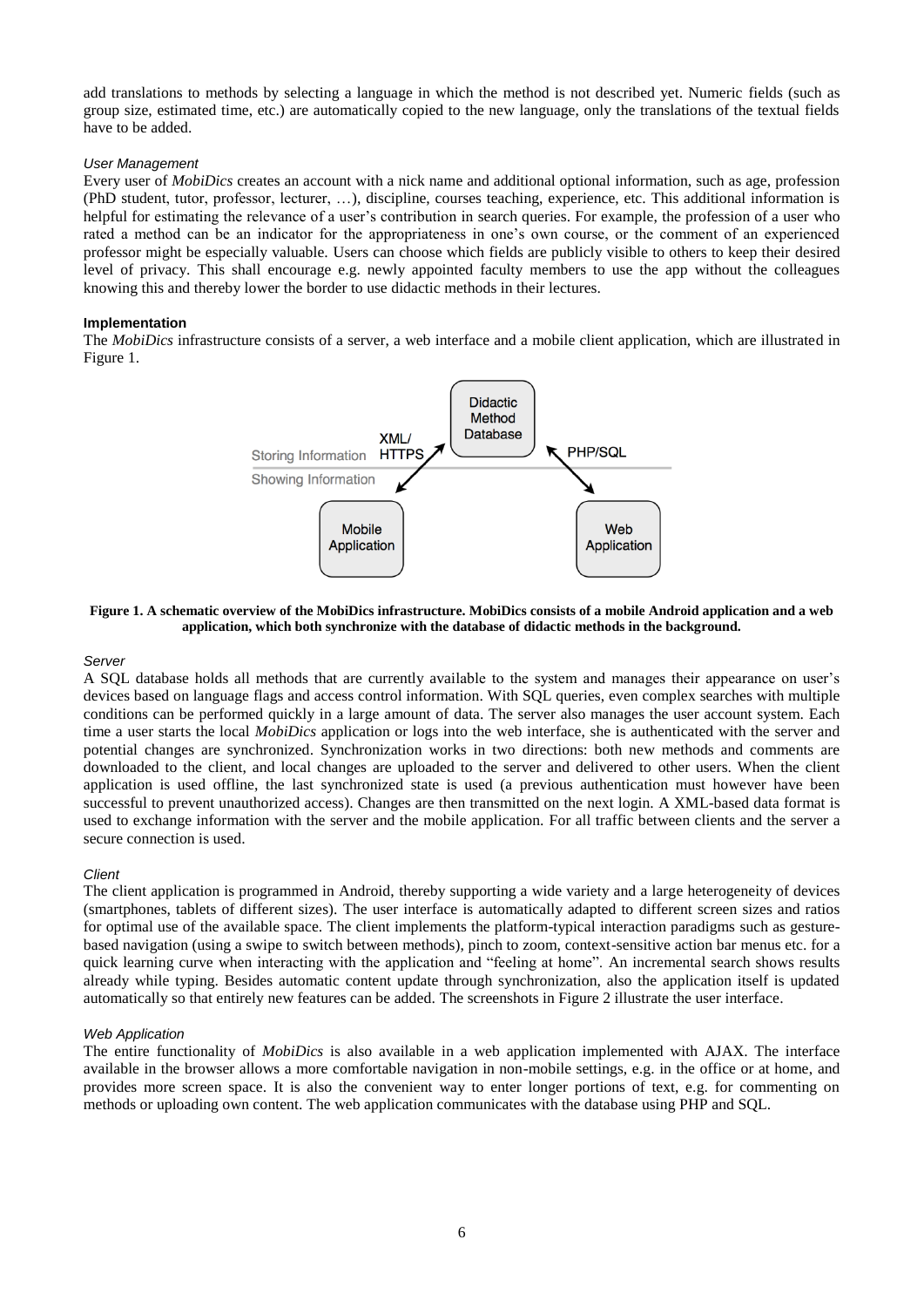|           |                         | L)<br>$\blacksquare$ 6:04 |                                | Ľ)             | $\parallel$ 1 6:05 |                                                                                                                   | Σ                         |                                                                                                           |                     |  |  |
|-----------|-------------------------|---------------------------|--------------------------------|----------------|--------------------|-------------------------------------------------------------------------------------------------------------------|---------------------------|-----------------------------------------------------------------------------------------------------------|---------------------|--|--|
| abc       | <b>MobiDics</b>         | O<br>s                    | abc<br><b>MobiDics</b>         | Q              |                    | abc                                                                                                               | <b>MobiDics</b>           |                                                                                                           |                     |  |  |
| Top rated | <b>Recently viewed</b>  | New / Updated             | Snowball                       | Go to top      |                    |                                                                                                                   | Herbstlaub                |                                                                                                           |                     |  |  |
| $-1 - 1$  | Think-Pair-Share        | ☆                         |                                | Go to comments |                    |                                                                                                                   |                           |                                                                                                           |                     |  |  |
|           | ☆☆☆☆☆                   |                           | GALLERY                        | User ratings   |                    | <b>TIPS</b>                                                                                                       |                           |                                                                                                           |                     |  |  |
|           | Tomaten auf den Augen   | ☆                         |                                | Gallery        |                    |                                                                                                                   |                           | Bei der Sammlung dürfen die Vorschläge nicht bewertet<br>werden. Zunächst muss alles zugelassen werden um |                     |  |  |
|           | ☆☆☆☆☆                   |                           |                                | Social form    |                    | den Ideenfluss nicht zu blockieren. Elegant ist es, wenn<br>sich daraus der Fahrplan für das Semester entwickelt. |                           |                                                                                                           |                     |  |  |
|           | Vorher-Fragen           | ☆                         | 1.09                           | Phase          |                    |                                                                                                                   | <b>ALTERNATIVE NAMES</b>  |                                                                                                           |                     |  |  |
|           | 女女女女女                   |                           |                                |                |                    |                                                                                                                   | Brainwalking, Blätterwald |                                                                                                           |                     |  |  |
|           | Wissens-Safe            | ☆                         |                                | Subphase       |                    | Brainwalking<br>Blätterwald                                                                                       |                           |                                                                                                           |                     |  |  |
|           | 女女女女女                   |                           | <b>SOCIAL FORM</b>             | Result         |                    |                                                                                                                   |                           |                                                                                                           |                     |  |  |
|           | Wissenspool             |                           | Partner/Group work             | Participants   |                    | <b>COMMENTS</b>                                                                                                   |                           |                                                                                                           |                     |  |  |
|           | 古古古古古                   | ☆                         | <b>PHASE</b>                   | Course type    |                    | Top                                                                                                               |                           | <b>Newest first</b>                                                                                       | <b>Oldest first</b> |  |  |
|           | Auswertungs-Eisberg     |                           | Inform                         | Proceeding     |                    | Write a comment                                                                                                   |                           |                                                                                                           |                     |  |  |
|           | *****                   | ☆                         | <b>SUBPHASE</b>                | Seating        |                    |                                                                                                                   |                           |                                                                                                           |                     |  |  |
|           | <b>Basale Botschaft</b> |                           | Critical discussion w Material |                |                    |                                                                                                                   |                           |                                                                                                           |                     |  |  |
|           | ☆☆☆☆☆                   | ☆                         | <b>RESULT</b>                  | Time           |                    | No comments yet                                                                                                   |                           |                                                                                                           |                     |  |  |

**Figure 2: Screenshots of the mobile application. Left: The main menu of didactic methods, sorted by "recently viewed". Middle: The method description view with jump list to different sections. Right: The commenting function for methods.**



**Figure 3: Screenshots of the web interface. Left: The main menu of didactic methods (with language indicators). Right: the detailed description page of a method with multimedia content, such as images or sketches..**

#### **DISCUSSION AND FUTURE WORK**

We evaluated *MobiDics* in a two-step process. An initial prototype was evaluated online based on a video review (Möller et al., 2011a). We used this assessment for first feedback and estimation whether users would adopt the system. From the 103 users who saw the video demonstration and owned a smartphone, 51% declared that they would use *MobiDics* themselves "likely" or "very likely". Asked for most appealing features, people named the criteria-based search (92%), illustrative multimedia examples (80%) and expert knowledge (63%). People here mentioned particularly features that are not available in traditional information sources. In a second step, the subsequent iteration of the system (as described in this paper) was informally evaluated by a group of users from the target group. Here, particularly the rating function and the ability to comment methods and contributions of others were highly appreciated.

We are aware that *MobiDics* lives from its users and their social interaction within the system. In future work, we are planning to conduct a long-term evaluation in the field. Observations and user feedback how the interactive tools of *MobiDics* (ratings, discussions, new method contributions) are used will hopefully help us to adjust the system to users' needs. In particular, we strive to understand which learning processes *MobiDics* sets in motion through synergies and collaboration between peers. We are also interested in quantitative measurements of improvements of teachers' satisfaction. Another scientific goal is a theoretical formalization of how didactic methods can be classified. The present version of *MobiDics* already integrates alternative names for methods. In the next step, differently described but similar methods should be matched to one and the same method entry (comparable to an alias). Subsequently, we aim to generalize this problem and deduce similarity models for methods, which could then better be matched with the user's profile and interests.

We plan to conduct a long-term study with a larger number of people from different disciplines to gather more insights on the usage and acceptance of the current prototype and to identify future improvements for a release of *MobiDics*.